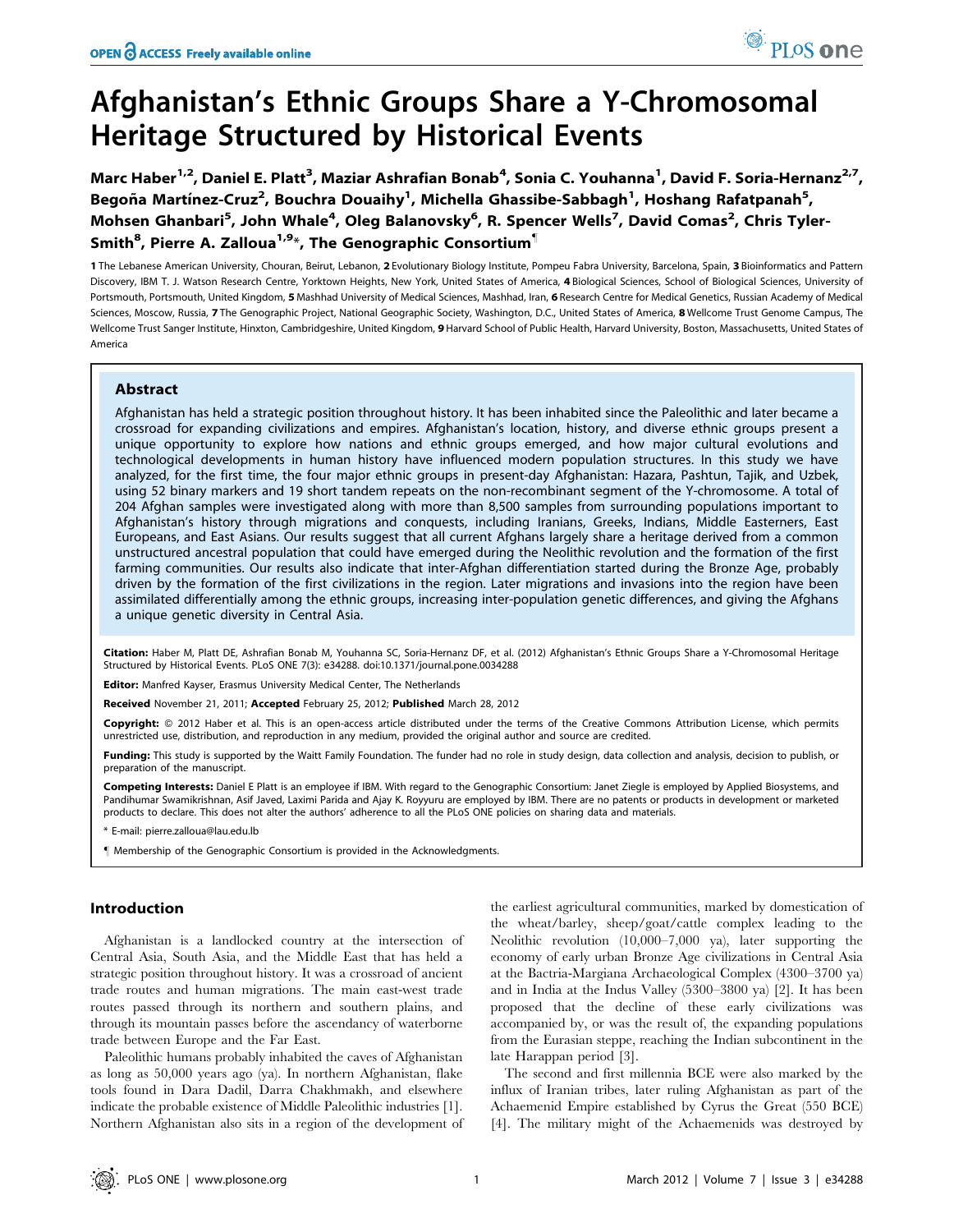Alexander the Great, bringing Hellenic language and culture to the region. During the next several centuries, control over Afghanistan was contested among the Seleucids, Bactrians, Parthians, and Indians of the Mauryan dynasty [5]. The first century CE, brought a new invasion of Iranian tribes under the leadership of the Kushan tribes, who adopted and spread Buddhism. After they have conquered most of Persia, Arabic armies invaded Afghanistan spreading Islam. Mongol and Turco-Mongol expansions brought turmoil to the region, marked by periods of instability to the Silk Road traffic [4], which was later reduced permanently with the establishment of European maritime trade systems.

The present population of Afghanistan contains many diverse elements, the result of large-scale migrations and conquests that influenced its culture and demography. Pashtuns are the largest ethnic group in Afghanistan, accounting for about 42 percent of the population, with Tajiks (27%), Hazaras (9%), Uzbeks (9%), Aimaqs (4%), Turkmen people (3%), Baluch (2%), and other groups (4%) making up the remainder [6]. In the present study, eight ethnic groups were examined, with a focus on the largest four groups: - The Pashtuns, traditionally lived a seminomadic lifestyle, they reside mainly in southern and eastern Afghanistan and in western Pakistan. They speak Pashto which is a member of the Eastern Iranian languages. - The Tajiks are a Persian-speaking ethnic group which are closely related to the Persians of Iran. In Afghanistan, they are the largest Tajik population outside their homeland to the north in Tajikistan. - The Hazara population speaks Persian with some Mongolian words. They believe they are descendants of Genghis Khan's army that invaded during the twelfth century. - The Uzbeks are a Turkic speaking group that have been living a sedentary farming lifestyle in Northern Afghanistan.

While previous theories about the origin of the Afghans are usually based on oral traditions or scanty historical information (Table S1), few studies have explored the genetic structure of the Afghan people, and those that did were limited to either listing of autosomal short tandem repeats (STRs) frequencies [7,8] or Ychromosome STR analysis in a single ethnic group [9]. In this study, we present an extensive analysis of the Y-chromosomal variation in the major ethnic groups of Afghanistan. We provide, for the first time, deep phylogenetic information on Afghan haplogroup memberships, and we also analyze 19 Y-chromosomal STRs allowing fine comparisons across and among populations. We use this information to explore whether the ethnic groups in Afghanistan reflect different social systems that arose in a common population or whether cultural differences are founded on already existing genetic differences. We also seek to understand the genetic composition of modern Afghans in the context of surrounding populations as well as other possible source populations, identifying traces of historical movements that influenced the different ethnic groups, and exploring how the establishment of the first civilizations in the region affected the present Afghan genetic diversity.

## Materials and Methods

## Ethics Statement

All participants recruited and genotyped in the present study had at least three generations of paternal ancestry in their country of birth, and provided details of their geographical origin and written consent for this study, which was approved by the IRB of the Lebanese American University.

#### Subjects and Comparative Datasets

The modern populations selected for this study were those from regions with ancient historical importance to Afghanistan through

conquest or migration, including Iranians, Greeks and Indians, in addition to populations with more recent impacts, such as the Arab expansion in the 7th century and the East Asian invasions in the  $13<sup>th</sup>$  and  $14<sup>th</sup>$  century. In addition, we have also included populations from the Pontic-Caspian steppe region, from West Russia and East Europe, which were possibly involved in the Indo-European migrations that reached the Iranian plateau and Northern India.

A total of 8,706 samples were used in the analyses including 204 newly genotyped samples from Afghanistan. The genotyping results and the subjects' paternal province and their city or village of origin when available are listed in Table S2. The dataset used include Middle Easterns (2,720 samples) [10,11,12,13,14], Central/South Asians (1,335 samples) [15,16,17,18], East Asians (1,029 samples) [15,19], Caucasians (1,525 samples) [20], West Russians (545 samples) [21], Europeans (1,123 samples) [21,22,23, 24,25], and Africans (222 samples) [26,27]. More details on the analyzed samples are listed in Table S3.

## Genotyping

DNA was extracted from blood or buccal swabs using a standard phenol-chloroform protocol. Samples were genotyped using the Applied Biosystems 7900HT Fast Real-Time PCR System with a set of 52, highly informative, custom Ychromosomal binary marker assays (Applied Biosystems, Foster City, CA) from the non-recombining portion of the Y chromosome which define 32 different haplogroups. A total of 19 Ychromosome STR loci were analyzed for each sample in two multiplexes on an Applied Biosystems 3130xl Genetic Analyzer. The first multiplex contained the standard 17 loci of the Y-filer<sup>TM</sup> PCR Amplification kit (Applied Biosystems, Foster City, CA). The remaining two loci, DYS388 and DYS426, were genotyped in a custom multiplex. STR alleles were named according to previous recommendations [28].

### Statistical Analyses

Haplogroup Frequencies and Principal Component Analysis. Fisher's exact tests were performed on haplogroups vs populations to identify which haplogroups were significantly over- or under- represented in Afghanistan's ethnic groups. A principal component analysis (PCA) [29], was performed on relative haplogroup frequencies normalized within populations, centered, and without variance normalization. Since haplogroup resolution was not uniform across studies, the haplogroups were reduced to the most informative derived markers shared across studies.

Genetic Distances, Multidimensional Scaling and Barrier Analysis. Non-metric multidimensional scaling (MDS) [30] was performed using  $\Phi_{ST}$  distances between populations computed by ARLEQUIN [31] on Y-STR loci DYS19, DYS389I, DYS389b, DYS390, DYS391, DYS392, DYS393, DYS437, DYS438, DYS439, DYS448, DYS456, DYS458, DYS635, GATA H4.

Monmonier's maximum difference algorithm [32] was implemented using Barrier [33]. The algorithm enables interpretation of microevolutionary processes in a geographic context, identifying genetic barriers that can be visualized on a map.

AMOVA. Significance of population structures created by Barrier was tested using AMOVA [34], implemented in ARLEQUIN [31]. We also tested whether geography or Barrier structures better explained the present distribution of diversity. AMOVA seeks to identify variance within populations due to drift by comparing variation among groups of similar populations via a nested analysis of variance. First, populations were grouped according to their geographic location as follows; 1- Afghanistan: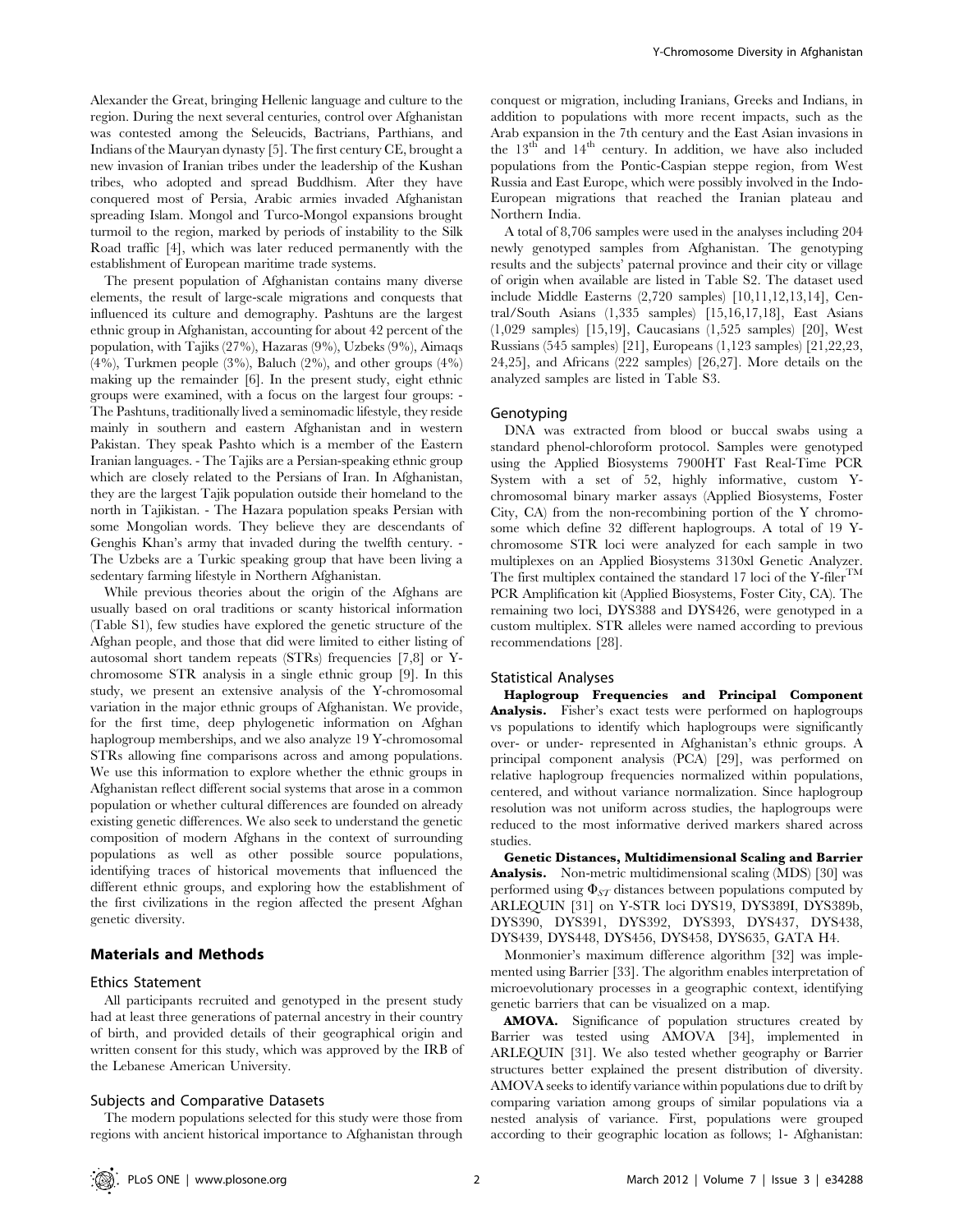Pashtun, Tajik, Uzbek, Hazara. 2- East Europe: Belarus, West Russia. 3- Caucasus: Avar, Darginian, Lezgi, Abkhazian, Circassian. 4- Middle East and Europe: Greece, Turkey, Lebanon, Syria. 5- Iran: East Azerbaijan, Markazi, Mazandaran, Qazvin, Sistan and Baluchistan. 6- India: North, West, South.

Second, populations were grouped according to the identified barriers; 1- Pashtun, Tajik, North India, West India. 2- Hazara, Uzbek 3- Caucasus: Avar, Darginian, Lezgi. 4- Caucasus: Circassian, Abkhazian, 5- Iran: East Azerbaijan, Markazi, Mazandaran, Qazvin, Sistan and Baluchistan. 6- Belarus, West Russia. 7- Middle East and Europe: Greece, Turkey, Lebanon, Syria.

Reduced Median Networks. Reduced Median (RM) Networks [35] of STR haplotypes within C-M130, R1a1a-M17, E1b1b1-M35, and B-M60 were calculated using a reduction threshold of 1, with no STR weighting.

BATWING. We applied BATWING [36] to compute candidate population splits in the modal tree among regional populations within and around Afghanistan in order to test whether BARRIER-identified population separations also showed older splits, exploring multiple combinations of populations. The Hastings-Metropolis algorithm will tend to select larger likelihoods for the leading genetic support assuming all the populations originally emerged from one population with no genetic flow subsequent to each splitting event. This provides a very specific view in determining genetic relationships among the populations which could be compared and contrasted with other methods, such as MDS or BARRIER [33]. STRs used were those described under the MDS section above.

The mutation rate priors applied to these calculations were those proposed in Xue et al. [19] based on Zhivotovsky et al.'s rate estimates [37]. There are differences between mutation rates that appear to accumulate over multiple generations (an ''evolutionary rate'') versus those that accumulate from generation to generation (a ''genealogical rate'') [38], which appears yet unresolved. Nevertheless, the topology of the population splits BATWING predicts, and the relative periods of isolation are proportionately unaffected. Therefore, the population split trees still serve for comparison with BARRIER and other methods regardless of the mutation rate. Effective population sizes tend to scale inversely with the rates, with a slight impact due to the effective population size prior. Use of the Zhivotovsky rates in prior publications allows for comparisons with other publications that applied the same rates.

The data were partitioned into multiple runs (Table S6). The independent computation of multiple trees with different subsets and groupings of populations should produce similar population splits and ages of population divisions among configurations. One caveat is that inclusion of other populations may provide more support to different candidate modal trees. Therefore, comparisons among multiple runs provide a consistency check for convergence and stability: each of the runs must correspond with the others at the points of their shared topologies. Given agreement between BATWING runs, a composite tree comprised of these multiple runs, and connected through shared branches, can be constructed.

The Indian populations structures resulted in slower equilibration than was seen among the other populations. After equilibration, the Indian populations showed older splits among them than is shown between India as a whole and the other populations when India is pooled. This older split may have resulted partly from differences in weights among candidate trees that the Metropolis-Hastings algorithm samples based on the likelihood ratios derived from the population configurations that will lead to different modal trees with different split times.

Alternatively, the older split may have also resulted from violations of the assumption of isolation after population splitting. These complications led to the separate treatments of India BATWING runs from the western populations runs.

# Results

Genotyping revealed 32 halpogroups present in Afghanistan's ethnic groups among our samples. Haplogroups R1a1a-M17, C3- M217, J2-M172, and L-M20 were the most frequent when Afghan ethnic groups were pooled, together comprising  $>66\%$  of the chromosomes. Absolute and relative haplogroup frequencies are tabulated in Table S4.

Haplogroup frequencies across the major ethnic groups revealed large differences. In particular, frequencies of haplogroup C3-M217, which is mainly found in East Asia, and haplogroup R1a1a-M17, which is found in Eurasia, varied substantially among the Afghan groups. C3-M217 was significantly more frequent  $(p = 4.55 \times 10^{-9})$  in Uzbeks (41.18%) and Hazaras (33.33%) than it was in Tajiks (3.57%) and Pashtuns (2.04%). On the other hand, R1a1a-M17 was significantly more frequent ( $p = 3.00 \times 10^{-6}$ ) in Pashtuns (51.02%) and Tajiks (30.36%) than in Uzbeks (17.65%) and Hazaras (6.67%). RM networks of C3-M217 (Figure S1A) and R1a1a-M17 (Figure S1B) show that when a haplogroup was infrequent in an ethnic group, its haplotypes existed on branches not shared with other Afghans, suggesting that the underrepresented haplogroups are not the result of a gene flow between the ethnic groups, but probably a direct assimilation from source populations.

Haplogroups autochthonous to India [15]; L-M20, H-M69, and R2a-M124 were found more ( $p = 0.004$ ) in Pashtuns (20.41%) and Tajiks (19.64%) than in Uzbeks (5.88%) and Hazaras (5%). E1b1b1- M35 was found in Hazaras (5%) and Uzbeks (5.88%) but not in Pashtuns and Tajiks. RM network of E1b1b1-M35 (Figure S1C) shows that Afghanistan's lineages are correlated with Middle Easterners and Iranians. We also note the presence of the African B-M60 only in Hazara, with a relatively recent common founder ancestor from East Africa as shown in the RM network (Figure S1D).

PCA of the haplogroups frequency (Figure 1) also shows differences among Afghans. Although the worldwide populations are mostly clustered according to geography, Afghan groups appear to show more affinity to non-Afghans than to each others. Pashtun and Hazara in Afghanistan and Pakistan show affinity to their ethnic groups across borders. The Afghan Tajiks show equal distance to Central Asia and to Iran/Caucasus/West Russia. The Afghan Hazara, Afghan Uzbek, and Pakistan Hazara sit between East Asia and the Middle East/Europe-Caucasus/West Russia cluster.

More details about the structure of the Afghan population appear in the MDS of the  $\Phi_{ST}$ 's (Figure 2B) which shows that the Afghan Pashtun and Tajik are closer to North and West Indians than to the other Afghans; Hazara and Uzbek. This cluster also sits between East Europeans and Iranians more close to the Iranians especially to East Azerbaijan. Furthermore, Barrier (Figure 2A) shows that Barrier IV splits the Afghan populations separating the Hazara and Uzbek from the Pashtun, Tajik and the Indian populations, creating groups of populations that have less variation within the groups  $(2.30\%, p<0.001)$  and more variation among groups (10.48%,  $p<0.001$ ) compared to populations grouped by region or country (within groups  $= 4.95\%$ , p $< 0.001$ , among groups = 7.16%, p $\leq$ 0.001) (Table S5).

To explore the time depth in which the above reported structures have emerged, we employed BATWING to create hypotheses on historical population splitting and coalescent events,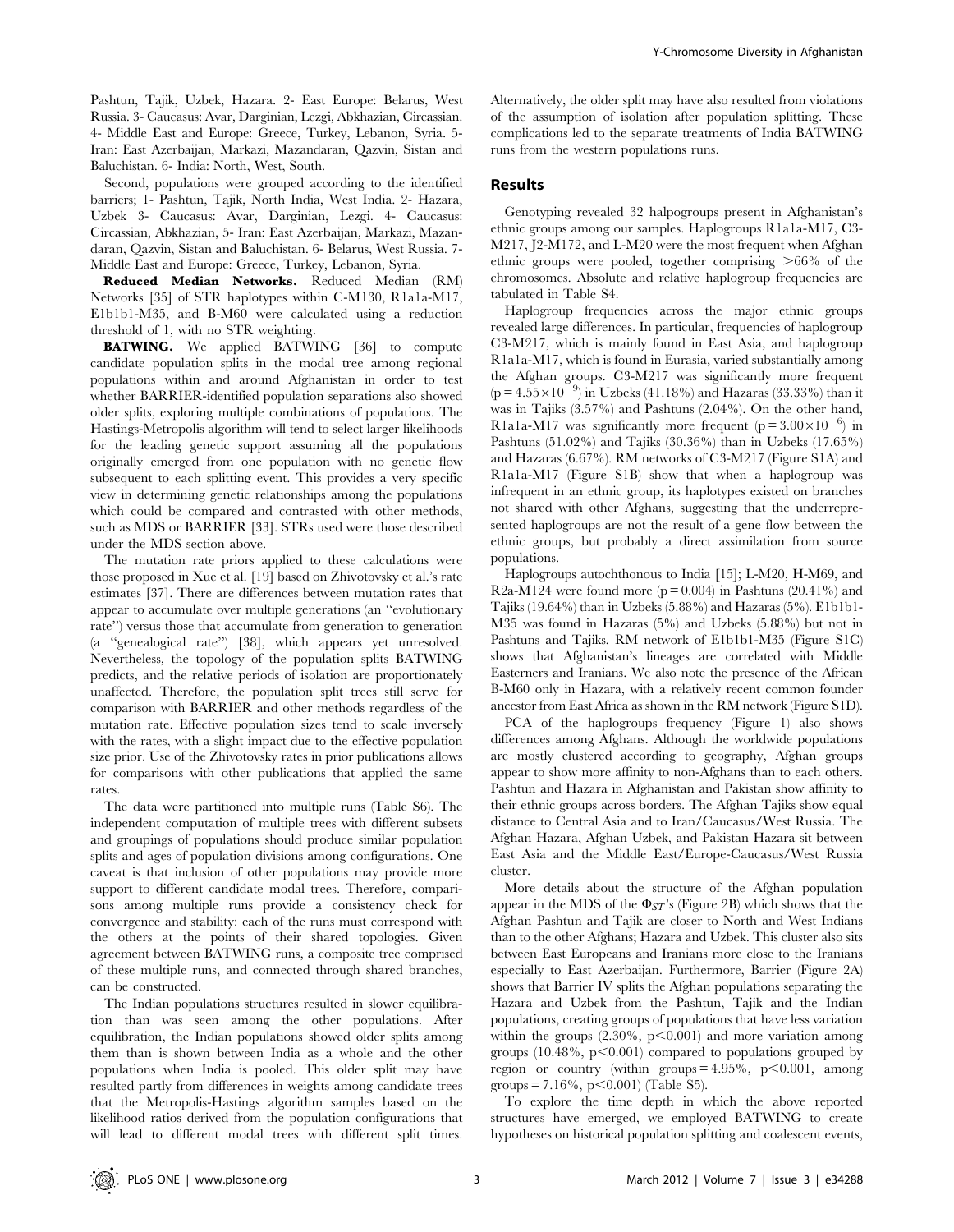

Figure 1. PCA derived from Y-chromosomal haplogroup frequencies. The two leading principal components display the variance. The superimposed biplot shows the contribution of each haplogroup as grey component loading vectors. doi:10.1371/journal.pone.0034288.g001

reflecting dominating genetic ancestral structures identified in BATWING's modal trees from which the current populations have emerged (Table S6). The BATWING results showed that most of the regional splits occurred around 10 kya (95% CI 7,100– 15,825) (Figure 3). These splits coincide with post LGM expansions that have led to the Neolithic agricultural revolution. During this period Afghans, Iranians, Indians and East Europeans most likely emerged as distinct unstructured populations. BATW-ING showed another wave of splits that started later and may have created the inter-population structures. This second wave of splits started in Afghans 4.7 kya (95% CI 2,775–7,725), marking the start of civilization building and displacements, and these splits appear to have continued to nearly modern times. BATWING results in general corroborated the geographical splits identified by BARRIER.

#### **Discussion**

This study describes for the first time the Y-chromosome diversity of the main ethnic groups in Afghanistan. We have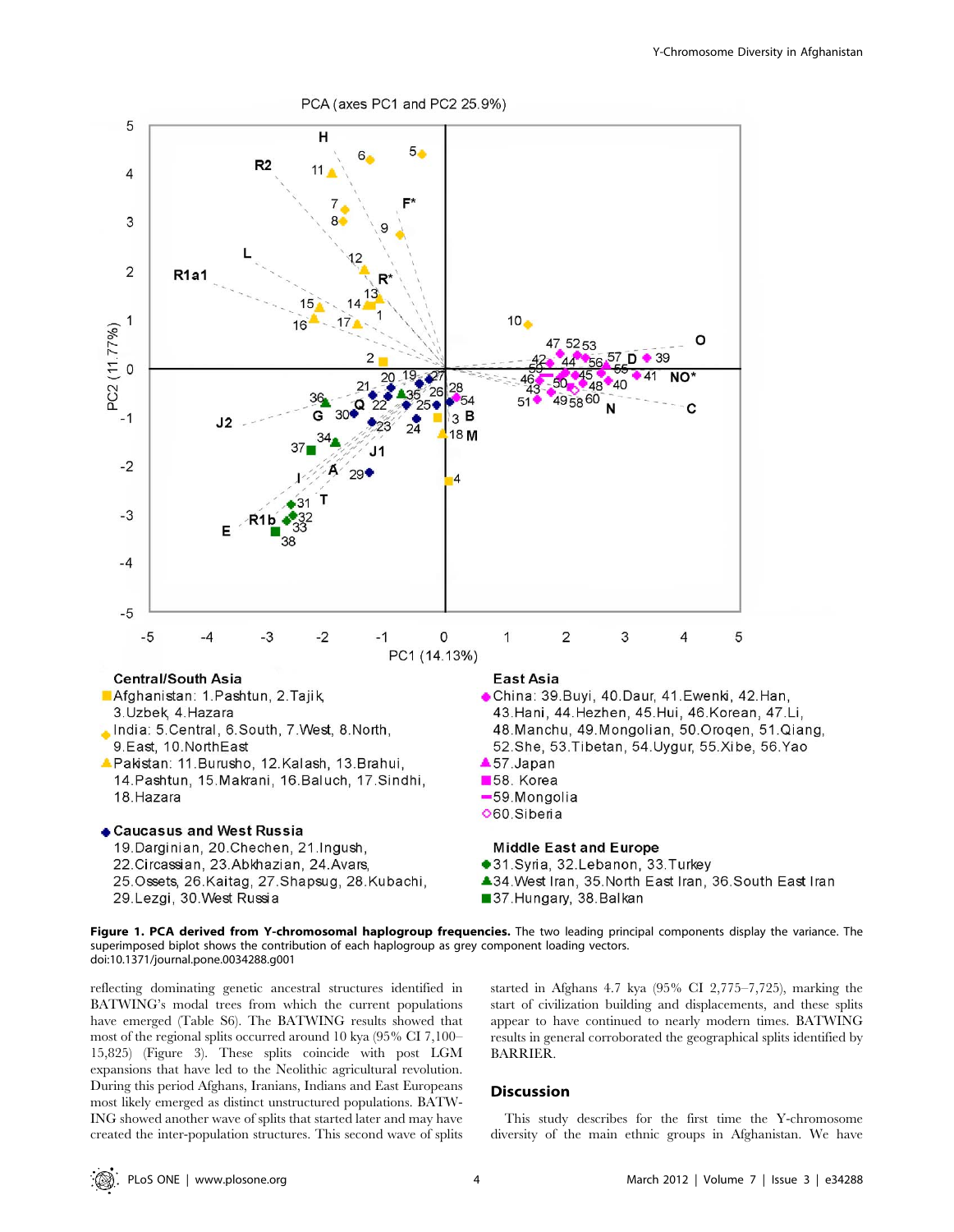

Figure 2. Population genetic structure vs geography. Genetic barriers (A) and MDS plot (B) based on the  $\Phi_{ST}$ 's distances between populations derived from Y-STR data. doi:10.1371/journal.pone.0034288.g002

explored the genetic composition of modern Afghans and correlated their genetic diversity with well established historical events and movements of neighboring populations. The study data strongly shows that continuous migrations and movements through Central Asia since at least the Holocene, have created populations structures that today, are highly correlated with ethnicity in Afghanistan.

A previous study on Pakistan [39], that included ethnic groups also present in Afghanistan (Baluch, Hazara, Pashtun), showed that Y-chromosome variation was structured by geography and not by ethnic affiliation. With the exception of Hazara, all ethnic groups in Pakistan were shown to have similar Y-chromosome diversity, they clustered with South Asians, and they are close to Middle Eastern males. A Y-chromosome study [40] on populations from Turkmenistan, Uzbekistan, Kazakhstan, Kyrgyzstan, and Tajikstan, found that there is greater diversity among populations that share the same ethnic group than among the ethnic groups themselves. These observations support a common genetic ancestry hypothesis for these populations irrespective of ethnicity. We have also found substantial differences among the various groups of Afghanistan. The inter-ethnic comparisons however could not be tested in this study since information on tribe and clan affiliation was not available. The high genetic diversity observed among Afghanistan's groups has also been observed in other populations of Central Asia [41,42,43,44,45]. It is possibly due to the strategic location of this region and its unique harsh geography of mountains, deserts and steppes, which could have facilitated the establishment of social organizations within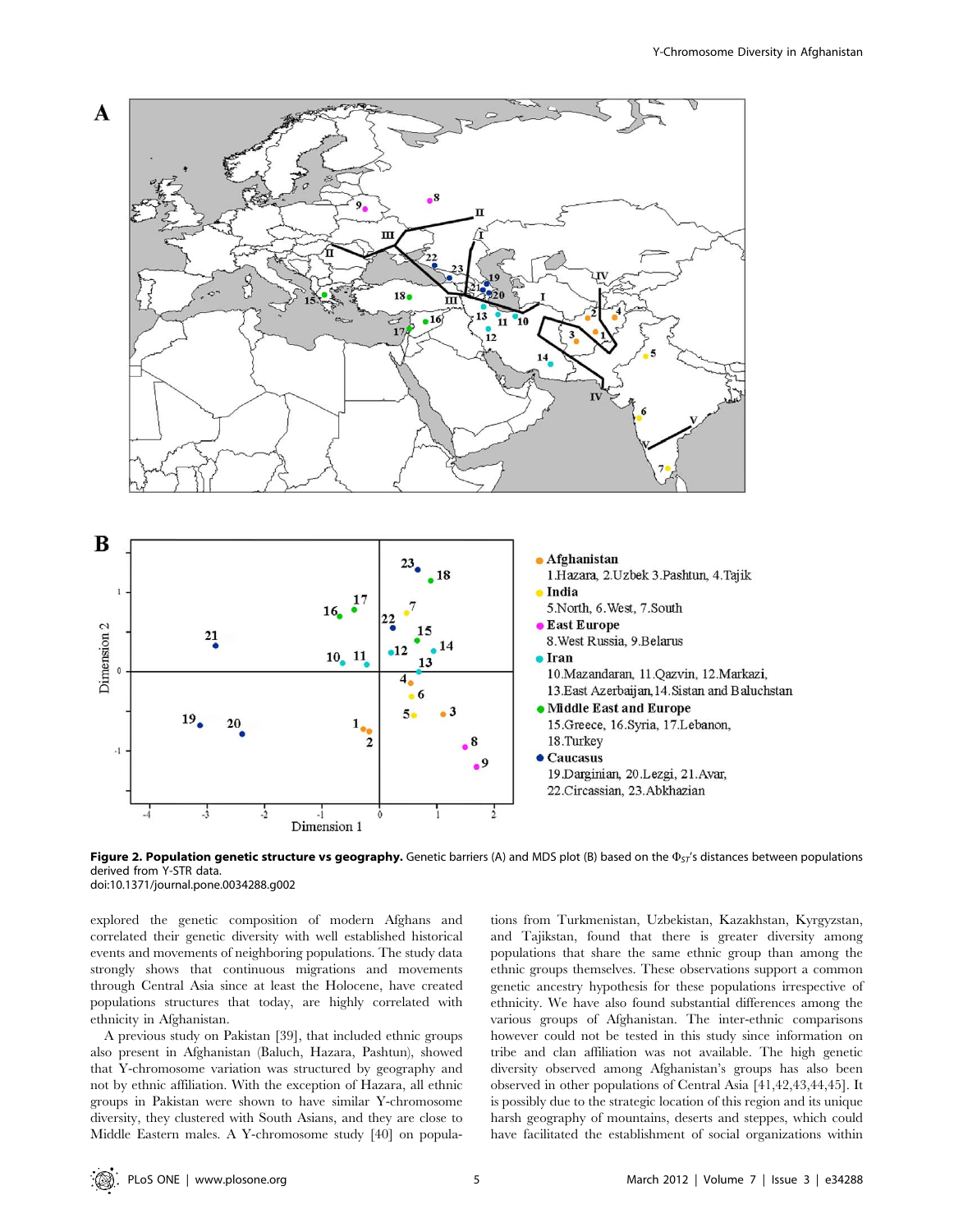

Figure 3. Composite BATWING population splitting. The composite tree is constructed from data sets described in the text, based on the results displayed in Table S6, with a pruned leading topology and averaged times. Numbers indicate branch lengths measured in thousand years. doi:10.1371/journal.pone.0034288.g003

expanding populations, and helped maintaining genetic boundaries among groups that have developed over time into distinct ethnicities.

The RM networks of the major common haplogroups show that the flow of paternal lineages among the various ethnic groups is very limited, and it is consistent with high level of endogamy practiced by these groups. Similar Y-chromosome results have been previously reported among the Central Asian ethnic groups [40], but with less pronounced genetic differentiation in maternal lineages [40], most likely the results of endogamous practices that were tolerant to assimilation of foreign females.

The prevailing Y-chromosome lineage in Pashtun and Tajik (R1a1a-M17), has the highest observed diversity among populations of the Indus Valley [46]. R1a1a-M17 diversity declines toward the Pontic-Caspian steppe where the mid-Holocene R1a1a7-M458 sublineage is dominant [46]. R1a1a7-M458 was absent in Afghanistan, suggesting that R1a1a-M17 does not support, as previously thought [47], expansions from the Pontic Steppe [3], bringing the Indo-European languages to Central Asia and India.

MDS and Barrier analysis have identified a significant affinity between Pashtun, Tajik, North Indian, and West Indian populations, creating an Afghan-Indian population structure that excludes the Hazaras, Uzbeks, and the South Indian Dravidian speakers. In addition, gene flow to Afghanistan from India marked by Indian lineages, L-M20, H-M69, and R2a-M124, also seems to mostly involve Pashtuns and Tajiks. This genetic affinity and gene flow suggests interactions that could have existed since at least the establishment of the region's first civilizations at the Indus Valley and the Bactria-Margiana Archaeological Complex.

Furthermore, BATWING results indicate that the Afghan populations split from Iranians, Indians and East Europeans at about 10.6 kya (95% CI 7,100–15,825), which marks the start of the Neolithic revolution and the establishment of the farming communities. In addition, Pashtun split first from the rest of the Afghans around 4.7 kya (95% CI 2,775–7,725), which is a date marked by the rise of the Bronze Age civilizations of the region. These dates suggest that the differentiation of the social systems in Afghanistan could have been driven by the emergence of the first urban civilizations. However, the dates suggested by BATWING

should be treated with care, since BATWING does not model gene flow and differential assimilation of incoming migrations. These events could alter the time of split. However, it was previously shown that topologies and times of splits in the modal trees generated by BATWING are insensitive to in-migration [13], which leaves BATWING timing results insusceptible to inmigrations and invasions that might be expected to reduce the times of split [13]. On the other hand, the times of population splits for BATWING's modal trees are very susceptible to subsequent migration between those populations. This means that the 2 major waves of splitting could have occurred earlier, but since RM networks of the major haplogroups show limited gene flow between the ethnic groups and since the population structure suggested by MDS and Barrier correlate populations from the historically connected [2] Bronze Age sites to Pashtun and Tajik, BATWING suggested splits in Afghan populations at 4.7 kya (95% CI 2,775–7,725) are very probable. A previous study by Heyer et al conducted in Central Asia [40] have also estimated significantly older dates for the emergence of ethnic groups from what has been historically known. These older dates may be explained by the fact that This suggests that the ethnic groups could have resulted from a encompass fusion of different populations [40] or that ethnicities developed were established from anin already structured population(s).

BATWING's hypotheses model mutations and coalescent events, reflecting ancestral structures from which the current populations have emerged. Later expansions into the region would have assimilated the ancestral population, granting the Afghans distinctive genetics from the expanding source populations even though they shared general genetic features. This is evident in the Afghan Hazara and Afghan Uzbek who have always been associated with expanding Mongols and Turco-Mongols. Although we have found that at least third to half of their chromosomes are of East Asian origin, PCA places them between East Asia and Caucasus/Middle East/Europe clusters.

Historical expansions and invasions appear to have had differential contribution in shaping Afghanistan population structures. We have found limited genetic evidence of expansions previously thought to have left specific imprints in current populations.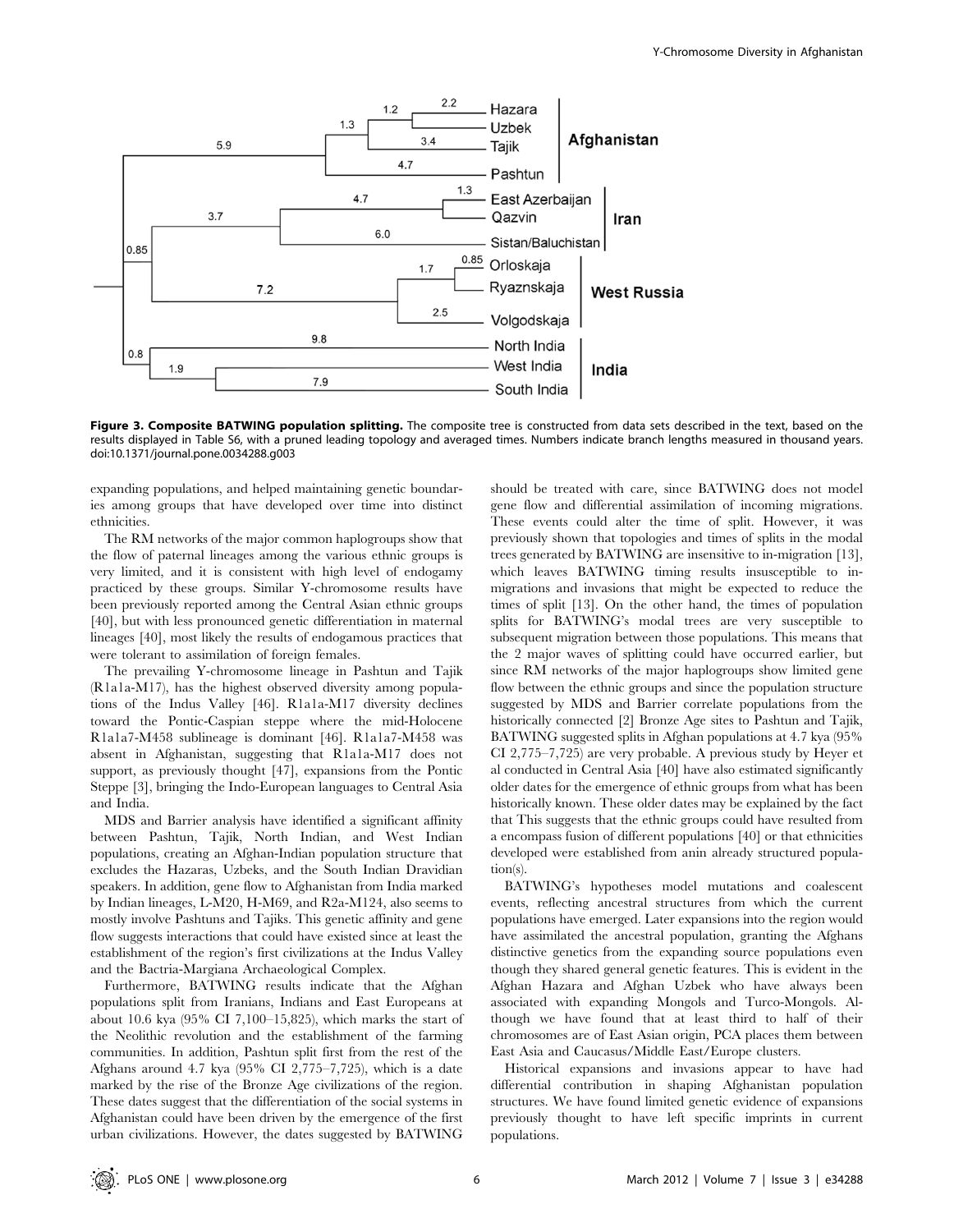The E1b1b1-M35 lineages in some Pakistani Pashtun were previously traced to a Greek origin brought by Alexander's invasions [48]. However, RM network of E1b1b1-M35 found that Afghanistan's lineages are correlated with Middle Easterners and Iranians but not with populations from the Balkans.

The Islamic invasion in the  $7<sup>th</sup>$  century CE left an immense cultural impact on the region, with reports of Arabs settling in Afghanistan and mixing with the local population [49]. However the genetic signal of this expansion is not clearly evident: some Middle Eastern lineages such as E1b1b1-M35 are present in Afghanistan, but the most prevalent lineage among Arabs (J1- M267) was only found in one Afghan subject. In addition, the three Afghans that identified their ethnicity as Arab, had lineages autochthonous to India.

We also note that three Hazara subjects belonged to haplogroup B-M60, which is very rare outside Africa. RM network shows that the subjects had a recent founding ancestor from East Africa, which could have been brought to Afghanistan through slave trade. This shows that the genetic ethnic boundaries have been selectively permeable, however the history of the rules of assimilation in this region over time are not yet clearly understood.

Language adoption and spread in Afghanistan also seem to have been a complex process. The Afghan genetic structure tends to correlate Hazara and Uzbek which belong to two different language families. Hazara, like Pashtun and Tajik, belong to the Indo-Iranian group of the Indo-European family, while the Uzbek language is in the Turkic family. The form of Turkic spoken by the Uzbek appears to be a direct descendent of an extinct Turkic language that was developed in the  $15<sup>th</sup>$  century CE [50]. It appears that the dominating genetics shared among Uzbek and Hazara split  $>1$  ky prior to this date. Therefore, it is possible that language differences in Afghanistan reflect a more recent cultural shift.

In conclusion, Y-chromosome diversity in Afghanistan reveals major differences among its ethnic groups. However, we have found that all Afghans largely share a heritage of a common ancestral population that emerged during the Neolithic revolution and remained unstructured until 4.7 kya (95% CI 2,775– 7,725). The first genetic structures between the different social systems started during the Bronze Age accompanied, or driven, by the formation of the first civilizations in the region. Later migrations and invasions to the region have been differentially assimilated by the ethnic groups, increasing inter-population genetic differences, and giving the Afghan a unique genetic diversity in Central Asia.

## Supporting Information

Figure S1 Reduced median networks. (A) C-M130, (B) R1a1a-M17, (C) E1b1b1-M35, and (D) B-M60 showing STR haplotype distributions among populations; area is proportional to haplotype frequency, and color indicates populations. Connecting lines represent putative phylogenetic relationships between haplotypes. (TIF)

#### References

- 1. Dupree L (1964) Prehistoric Archeological Surveys and Excavations in Afghanistan: 1959–1960 and 1961–1963. Science 146: 638–640.
- 2. Dupree L (1980) Afghanistan. Princeton, NJ: Princeton University Press. 778 p. 3. Gimbutas M (1970) Proto-Indo-European Culture: The Kurgan Culture during
- the Fifth, Fourth, and Third Millennia B.C. In: Cardona G, Hoenigswald M, Senn A, eds. Indo-European and Indo-Europeans: Papers Presented at the Third Indo-European Conference at the University of Pennsylvania. Philadelphia, PA: University of Pennsylvania Press. pp 155–197.

Table S1 Suggested origins of the main ethnic groups in Afghanistan. (DOC)

Table S2 Y-chromosome haplogroups and haplotypes in 204 unrelated individuals from Afghanistan. (XLS)

Table S3 Populations selected for this study. (XLS)

Table S4 Y-chromosome haplogroups frequencies in Afghanistan's ethnic groups.

(XLS)

Table S5 AMOVA results. Comparing populations grouped according to their country or region of origin with populations grouped according to Barrier structures. (DOC)

Table S6 BATWING topologies and dates with 95% confidence intervals of population splits derived from multiple combinations of population subsets. (XLS)

## Acknowledgments

We thank the sample donors for taking part in this study. We also thank Dr. Christopher Thornton and Mr. Brian Johnsrud for their insightful comments. CTS is supported by The Wellcome Trust. The Genographic Project is supported by funding from the National Geographic Society, IBM, and the Waitt Family Foundation. Members of the Genographic Consortium: Janet S. Ziegle (Applied Biosystems, Foster City, California, United States); Li Jin & Shilin Li (Fudan University, Shanghai, China); Pandikumar Swamikrishnan (IBM, Somers, New York, United States); Asif Javed, Laxmi Parida & Ajay K. Royyuru (IBM, Yorktown Heights, New York, United States); Lluis Quintana-Murci (Institut Pasteur, Paris, France); R. John Mitchell (La Trobe University, Melbourne, Victoria, Australia); Syama Adhikarla, ArunKumar GaneshPrasad, Ramasamy Pitchappan & Arun Varatharajan Santhakumari (Madurai Kamaraj University, Madurai, Tamil Nadu, India); Angela Hobbs & Himla Soodyall (National Health Laboratory Service, Johannesburg, South Africa); Elena Balanovska (Research Centre for Medical Genetics, Russian Academy of Medical Sciences, Moscow, Russia); Daniela R. Lacerda & Fabrı´cio R. Santos (Universidade Federal de Minas Gerais, Belo Horizonte, Minas Gerais, Brazil); Pedro Paulo Vieira (Universidade Federal do Rio de Janeiro, Rio de Janeiro, Brazil); Jaume Bertranpetit & Marta Mele´ (Universitat Pompeu Fabra, Barcelona, Spain); Christina J. Adler, Alan Cooper, Clio S. I. Der Sarkissian & Wolfgang Haak (University of Adelaide, South Australia, Australia); Matthew E. Kaplan & Nirav C. Merchant (University of Arizona, Tucson, Arizona, United States); Colin Renfrew (University of Cambridge, Cambridge, United Kingdom); Andrew C. Clarke & Elizabeth A. Matisoo-Smith (University of Otago, Dunedin, New Zealand); Matthew C. Dulik, Jill B. Gaieski, Amanda C. Owings, Theodore G. Schurr & Miguel G. Vilar (University of Pennsylvania, Philadelphia, Pennsylvania, United States).

#### Author Contributions

Conceived and designed the experiments: MH DP PZ. Performed the experiments: MH SY BD MGS. Analyzed the data: MH DP MAB DSH BMC. Contributed reagents/materials/analysis tools: MAB HR MG OB JW. Wrote the paper: MH PZ. Revised the manuscript: RSW DC CTS.

- 4. Wilber D (1962) Afghanistan: Its people, its society, its culture. New Haven, CT: Hraf Press.
- 5. Elizabeth E, Sarkhosh CV (2007) From Persepolis to the Punjab : exploring ancient Iran, Afghanistan and Pakistan. London: British Museum Press. 6. Library of Congress. Federal Research Division (2001) Afghanistan : a country
- study. Baton Rouge, LA: Claitor's Pub. Division. xlv, 226 p.
- 7. Berti A, Barni F, Virgili A, Iacovacci G, Franchi C, et al. (2005) Autosomal STR frequencies in Afghanistan population. J Forensic Sci 50: 1494–1496.